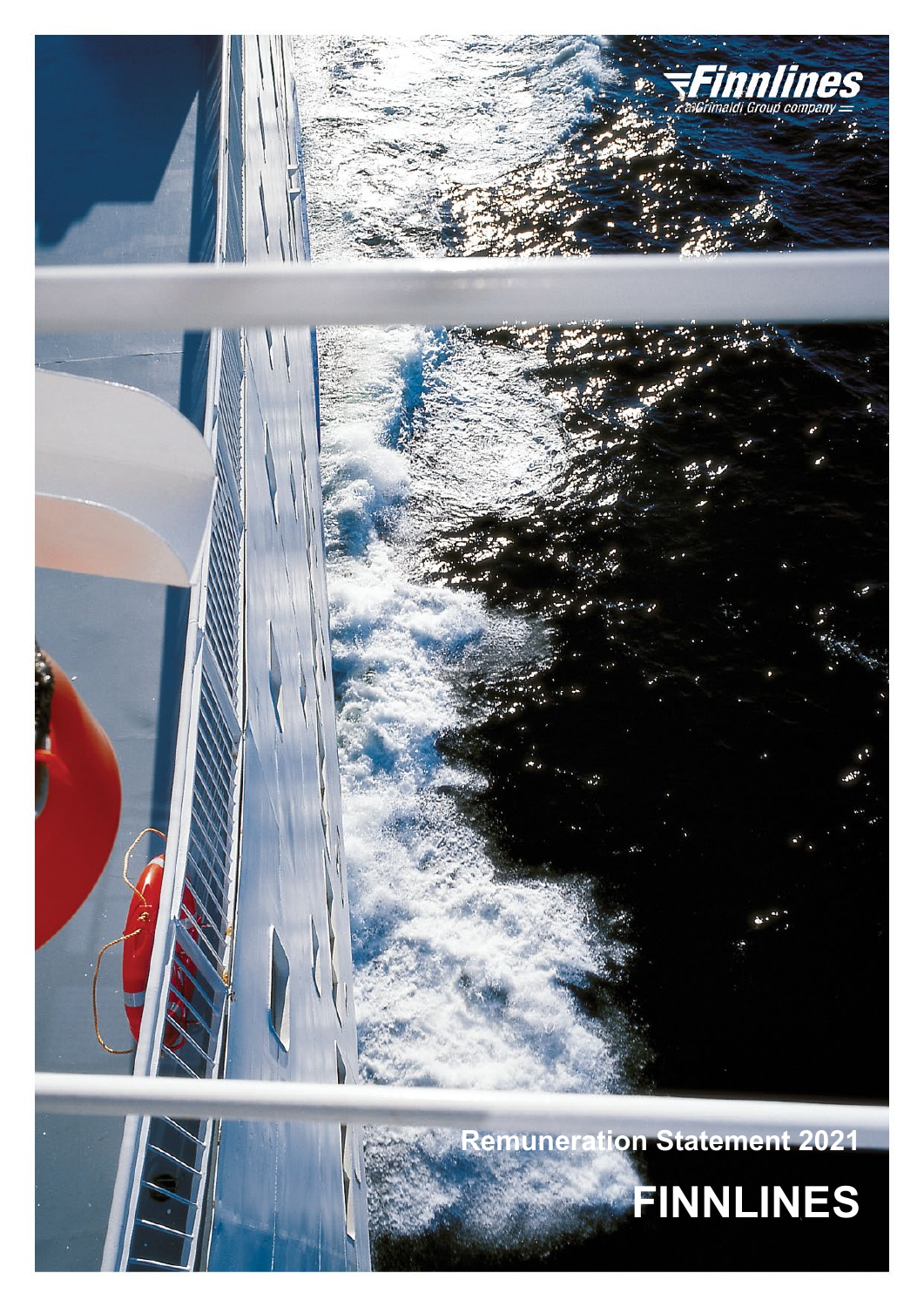# **FINNLINES PLC REMUNERATION STATEMENT 2021**

Remuneration at Finnlines Plc is based on motivating the personnel to achieve the financial and operational targets in line with the Company's strategy. The Company aims to provide a competitive remuneration package to attract, motivate and retain talented key resources. The salary and remuneration report is updated on a yearly basis or when needed.

#### **DECISION-MAKING**

The Annual General Meeting appoints the Company's Board of Directors and decides on their remuneration. The Board of Directors appoints the President and CEO and the members of the Executive Committee. The Board of Directors approves the remuneration and pension benefits of the President and CEO and of the members of the Executive Committee.

#### **REMUNERATION OF THE EXTENDED BOARD OF MANAGEMENT**

The remunerations paid to the members of the Board of Management, and the principles underlying it, are determined by the Board of Directors.

The members of the Extended Board of Management are included in a bonus scheme which is decided by the Board of Directors on a yearly basis. The Board of Directors also decides on any separate performancebased compensation schemes for the management.

The bonuses are paid in cash. There are no other bonus schemes.

The company's Finnish executives are covered by the Finnish Employees' Pension Act (TyEL) scheme, which provides for pension security based on years of service and earnings as stipulated by law. Under the Finnish earnings-based pension system, base salary, including taxable benefits, and bonuses are considered as earnings, but income from share ownership plans is not. The age of retirement is between the ages of 63 and 68 according to own choice.

There are no exceptional pension schemes for the Management of the Company.

#### **Main principles of the remuneration of the President and CEO**

The President and CEO, Emanuele Grimaldi, does not receive any compensation or other benefit in the form of salary, bonus or pension benefit from the Company. However, Emanuele Grimaldi receives the normal compensation paid to a Member of the Board of Directors. The President and CEO has no defined retirement age or pension rights.

Salaries and bonuses paid during 2021 can be found in the Notes to the Consolidated Financial Statements, in Note Transactions with Related Parties.